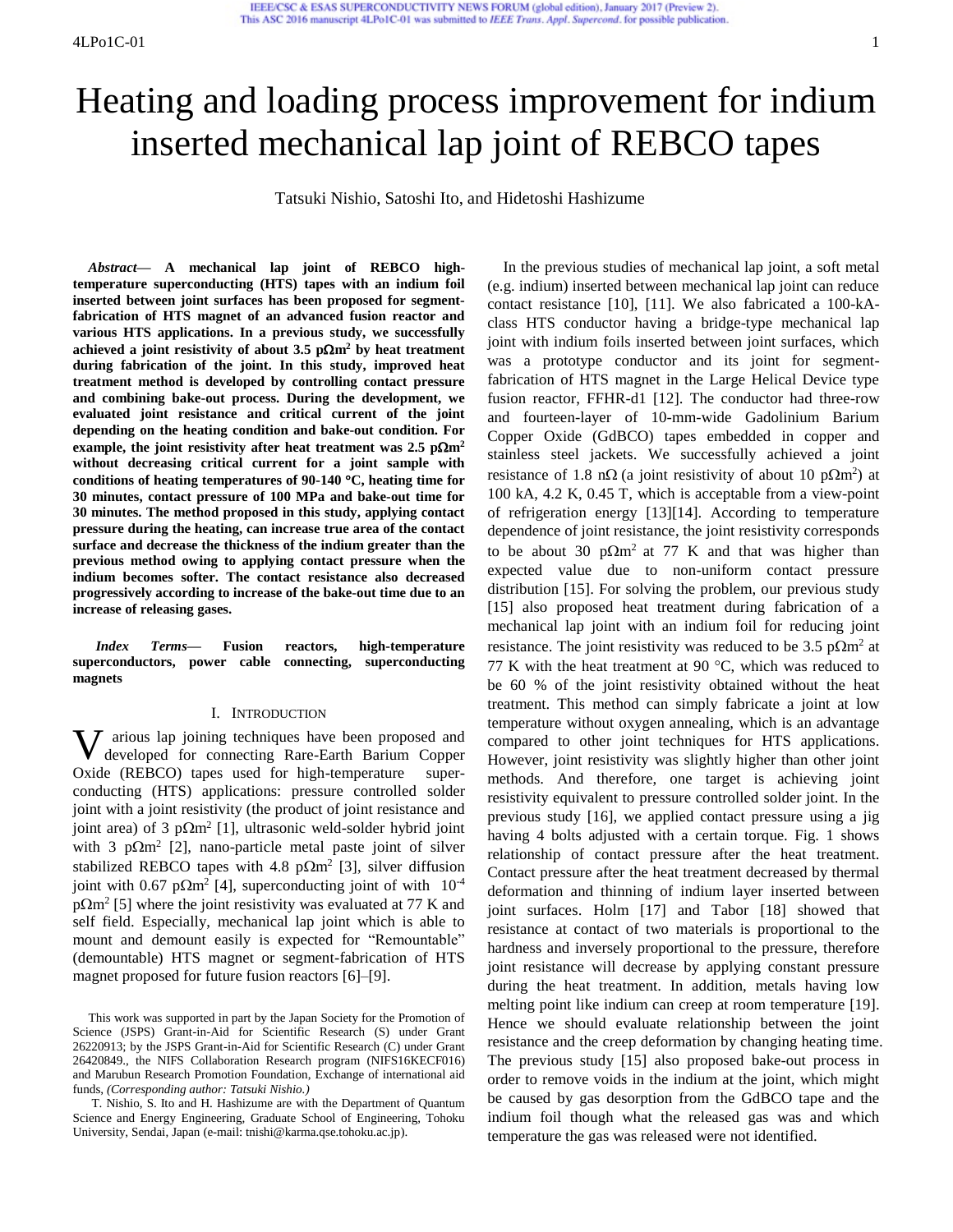## 4LPo1C-01 2

As a result of the above-mentioned background, we evaluate joint resistance characteristics with a change in temperature, contact pressure and heating time during heating process. In addition, we select bake-out conditions based on analysis of desorbed gas. Finally, we propose the improved process combining bake-out and heating processes for the mechanical lap joint of REBCO tapes with an indium foil inserted between joint surfaces.



<span id="page-1-0"></span>Fig. 1 Relationship of contact pressure after heat treatment

## II. SAMPLE PREPARATION AND EXPERIMENTAL PROCEDURE

The sample is a mechanical lap joint of 5-mm-wide GdBCO tapes (FYSC-SC05, critical current is 275 A at 77 K, self field, Fujikura Ltd.). The GdBCO tape has layer structure of Hastelloy substrate (75 μm)/buffer layers (2 μm)/GdBCO (2  $\mu$ m)/silver (2  $\mu$ m)/tin (2–4  $\mu$ m)/copper (75  $\mu$ m). The copper surfaces at joint section of GdBCO tapes were grinded by sandpapers (the abrasive particle diameters were  $81 \mu m$ ) and then cleaned with ethyl alcohol. After that, GdBCO tapes were baked out at a certain temperature for a certain time in a vacuum condition ( $10^{-2}$  kPa). Table 1 shows conditions of the bake-out process. Then, we analyzed outgases from the GdBCO tape by means of Thermal Desorption Spectroscopy (TDS: WA1200, ESCO co. Ltd., [Fig. 2\)](#page-1-1) which can observe gas molecule from a surface when the surface temperature increased. We set GdBCO tape samples on a stage made of quartz in the TDS, and samples were heated by infrared,in which the temperature increased from 40  $^{\circ}$ C to 200  $^{\circ}$ C with a rising rate of  $1 \text{ }^{\circ}C/\text{sec}$ .

After bake-out process, the mechanical lap joint samples were fabricated using the set-up shown in [Fig. 3,](#page-1-2) which can continuously apply contact pressure during the heating process. The samples had joint length of 10 mm (a joint area of 50  $mm<sup>2</sup>$ ) and indium foil having a thickness of 100  $\mu$ m was inserted between GdBCO tapes. The contact pressure in fabricating mechanical joint was 5 MPa, 25 MPa, 50 MPa and 100 MPa. After fabricating the joint, once we released the contact pressure to measure thickness of the joint for evaluating resistance of the indium layer. Then we applied the contact pressure again, and measured initial joint resistance and critical current at 77 K (in liquid nitrogen). After the joint resistance measurement, we applied heating process to the samples. Each of contact pressure was the same pressure as when fabricating joint (5 MPa, 25 MPa, 50 MPa and 100 MPa). Heating temperature was 50 °C, 90 °C, 120 °C, 140 °C,

 $160^{\circ}$ C and heating time was 10 min, 20 min, 30 min, 60 min for each. Heating temperature over the melting points of indium  $(156.6 \degree C)$  was considered as indium solder joint. After the heating, we measured joint resistance, critical current and thickness of joint again.



QMS: Quadrupole Mass Spectrometer RP: Rotary Pump

Fig. 2 Thermal Desorption Spectroscopy (TDS) measurements

<span id="page-1-1"></span>



#### <span id="page-1-2"></span>*A. Bake-out process*

[Fig. 4](#page-2-0) shows gases desorbed from GdBCO tapes without bake-out process when temperature changed in TDS. The vertical axis shows the count of molecules of gases per second and horizontal axis shows temperature which increased at a rate of 1 °C/sec. Main gases were  $H_2$ ,  $H_2O$ ,  $CH_4$ ,  $CO$ ,  $O_2$ ,  $CO_2$ released over 100 °C. Voids were observed over 120 °C on images of X-ray [computed tomography](javascript:void(0);) [\[16\]](#page-4-11), and the fact agrees with the result of TDS. There were two peaks with a change of temperature for  $H_2O$ . The lower temperature peak would be caused by evaporation of H2O detected at about 100  $^{\circ}$ C-200  $^{\circ}$ C [\[20\]](#page-4-15). The peak at higher temperature would be caused by releasing  $H_2O$  dropped by molecular forces whose effect become dominant at 150 °C-300 °C [\[20\]](#page-4-15). H<sub>2</sub>O would be absorbed by the surface of the GdBCO tape when grinding the joint surface in wet and leaving then exposed to air. Other gases would be also absorbed in the same condition.

[Fig. 5](#page-2-1) shows relationship between amounts of outgases and temperature with respect to bake-out conditions (Table 1). [Fig.](#page-2-1)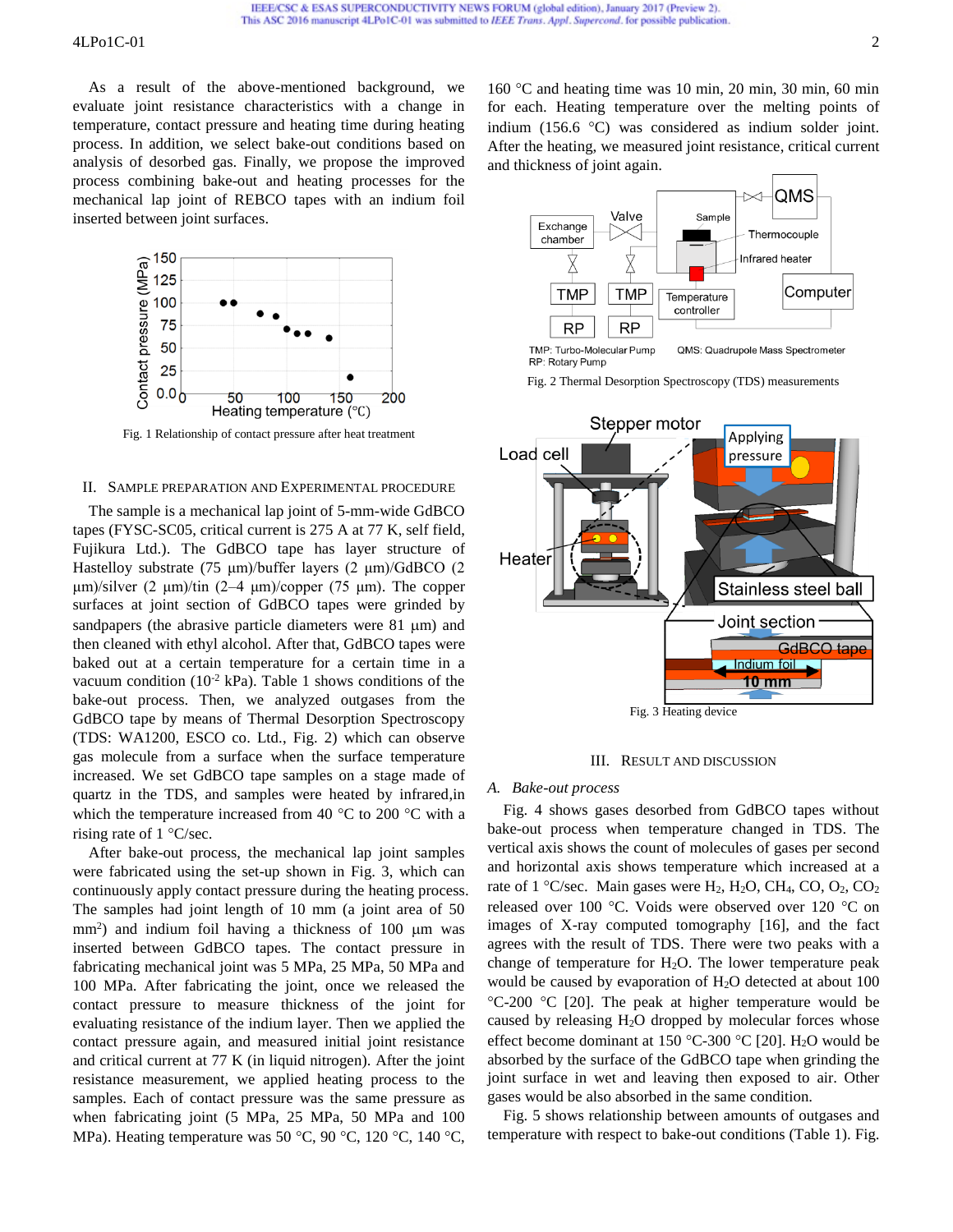## $4LPo1C-01$  3

[5](#page-2-1) (a) was a change of bake-out temperature. The amount of gases from sample No. 1-1, 1-2 and 1-3 was lower than that from No. 0. This fact shows that bake-out process can remove gases from GdBCO tape. In case of No. 1-1, gases were desorbed below 160  $\degree$ C. On the other hand, almost gases were removed in No. 1-3. It is better to bake out the sample at over 150  $\degree$ C because the range of heating temperature would be below 160  $\degree$ C. [Fig. 5](#page-2-1) (b) shows the bake-out time dependence. The amounts of gases decreased with an increase of bake-out time. Based on the above results, we selected bake-out condition of No. 2-2 because almost gases were removed below  $160^{\circ}$ C.

We selected bake-out condition of indium foil based on Temperature Programmed Desorption (TPD) analysis [\[20\]](#page-4-15). We selected bake-out temperature  $150$  °C and bake-out time 30 min considering melting points of indium.



<span id="page-2-0"></span>Fig. 4 Gases released from GdBCO tape without bake-out process

| Table 1 Bake-out condition |                          |            |
|----------------------------|--------------------------|------------|
| Sample No.                 | Bake-out condition       |            |
|                            | Temperatrue (°C)         | time (min) |
| No. 0                      | Without bake-out process |            |
| No. 1-1                    | 50                       | 30         |
| No. 1-2                    | 100                      | 30         |
| $No. 1-3$<br>$(No. 2-2)$   | 150                      | 30         |
| No. 2-1                    | 150                      | 5          |
| No. 2-2<br>$(No. 1-3)$     | 150                      | 30         |
| No. 2-3                    | 150                      | 180        |



<span id="page-2-1"></span>Fig. 5 Relationship between amount of gases and temperature (a) Bake-out temperature dependence, (b) Bake-out time dependence

## *B. Heating process*

In this study, we evaluated  $R_{joint}$  (Joint resistivity:  $\Omega$ m<sup>2</sup>) from the model of the mechanical lap joint with an indium [\(Fig. 6\)](#page-2-2) [\[21\]](#page-4-16). We considered resistance of indium layer depending on thickness of indium  $R_{\text{indium}} (\Omega m^2)$  and the contact resistance between copper and indium layer depending on real contact area  $R_{\text{contact}} (\Omega \text{m}^2)$ . In addition, resistance of copper layer, tin layer and silver layer of the GdBCO tape were *R*Cu, *R*Sn and *R*Ag depending on thickness of each layer. Then,  $R_{joint}$  is eventually expressed as

$$
R_{\text{joint}} = R_{\text{indium}} + 2R_{\text{contact}} + 2R_{\text{Cu}} + 2R_{\text{Sn}} + 2R_{\text{Ag.}} \tag{1}
$$

Here we note that the joint section has two contact surfaces. Although there exists interface resistance between the GdBCO and the silver layers, that is assumed to be zero because the interface resistance is negligibly small [\[22\]](#page-4-17).

Assuming the change in thickness of the joint section is only decided by the thickness of indium layer  $l_{\text{indium}}$  (m),  $R_{\text{In}}$ , *R*Cu and *R*Ag are calculated as follows.

$$
R_i = \rho_i l_i (\Omega m^2) \tag{2}
$$

where  $\rho_i$  and  $l_i$  are resistivity ( $\rho_{\text{indium}} = 1.8 \times 10^{-8}$  Qm,  $\rho_{Cu}$ =0.2×10<sup>-8</sup> Ωm and  $\rho_{Ag}$ =0.3×10<sup>-8</sup> Ωm at 77 K) and thickness of each material, *i*, respectively.  $R_{Sn}$  is evaluated by using experimental obtained vale [\[21\]](#page-4-16).



<span id="page-2-2"></span>Fig. 6 Model of a mechanical joint resistivity

[Fig. 7](#page-3-2) (a) shows  $R_{joint}$  as a function of heating time and contact pressure when heating temperature was  $90^{\circ}$ C. The horizontal axis indicates hold time after reaching at target temperature. It took about 10 min to reaching at 90 °C.  $R_{\text{joint}}$ decreased with an increase of contact pressure. On the other hand, the decrease of  $R_{joint}$  was small with a change of heating time. Indium creep occurs almost immediately with light pressure according to reference [\[19\]](#page-4-14). It seems that reduction of *R*joint by changing heating time was small because indium had almost deformed at heat-up term. [Fig. 7](#page-3-2) (b) shows  $R_{\text{joint}}$  as a function of heating temperature and contact pressure when heating time was 30 min.  $R_{joint}$  decreased with an increase of contact pressure and heating temperature. The results agree with the theory of contact resistance shown by Holm [\[17\]](#page-4-12) and Tabor [\[18\]](#page-4-13).  $R_{\text{joint}}$  was reduced to be 2.5 p $\Omega$ m<sup>2</sup> at 100 MPa, 90 C -140 C without reduction of critical current, whose value Frame entire Compatible Compatible with the values of Respective the mechanical point of a set of Compatible with the cheron of entire  $\frac{6.0}{20}$ <br>  $\frac{6.0}{20}$ <br>  $\frac{1}{20}$ <br>  $\frac{6.0}{20}$ <br>  $\frac{6.0}{20}$ <br>  $\frac{1}{20}$ <br>  $\frac{6.$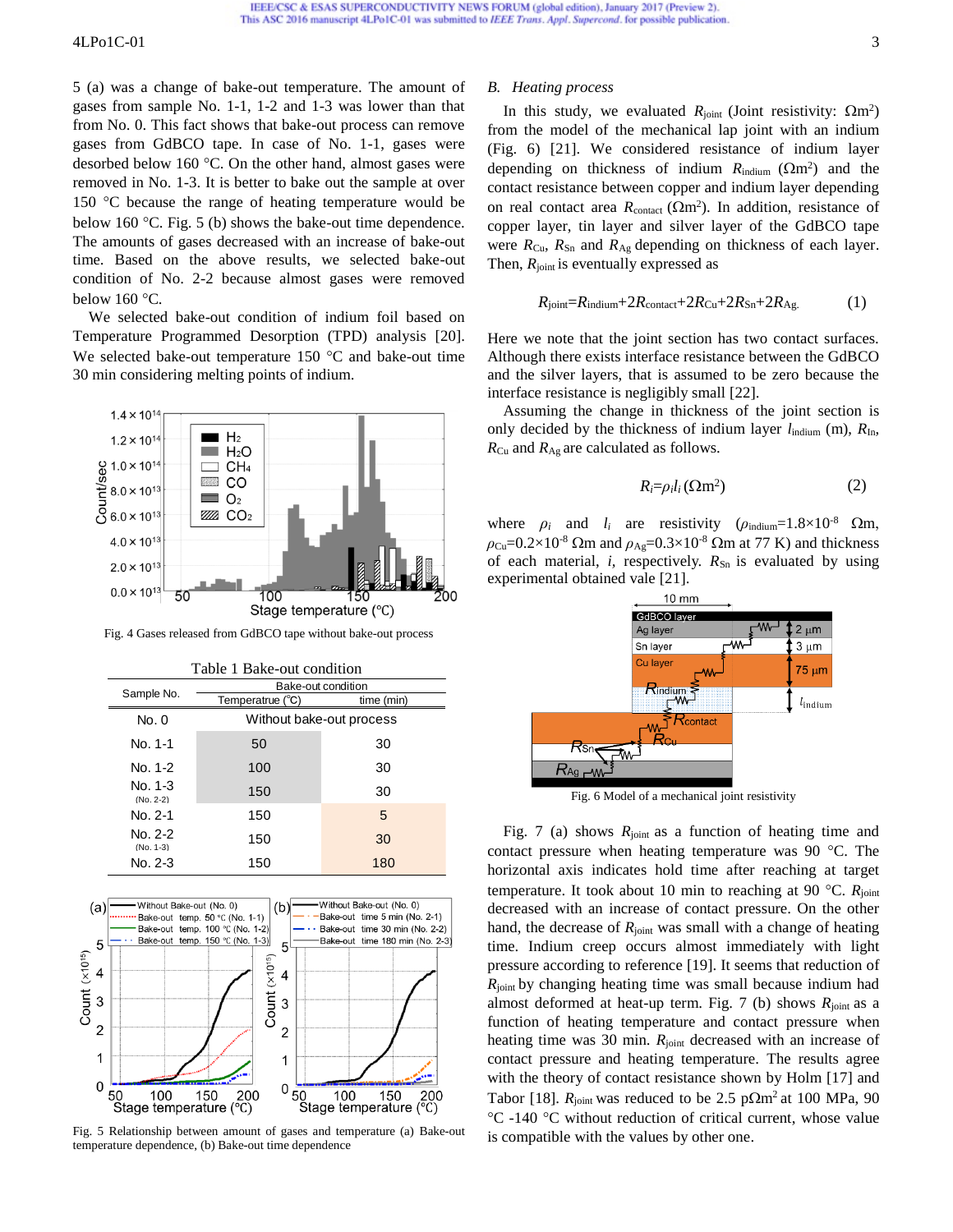## 4LPo1C-01 4

[Fig. 8](#page-3-3) shows relationship between  $R_{\text{joint}}$  and heating temperature with a contact pressure of 100 MPa for the heating time of 30 min. *R*<sub>joint</sub> obtained in this study when contact pressure was kept to be applied during heating was lower than that in previous method because contact pressure was applied when the hardness of indium became lower. [Fig.](#page-3-4)  [9](#page-3-4) (a) shows relationship between *R*indium and heating temperature. *R*indium decreased with an increase of heating temperature. Especially, indium thickness became lower at high heating temperature. [Fig. 9](#page-3-4) (b) shows relationship between *R*<sub>contact</sub> and heating temperature. *R*<sub>contact</sub> was the minimum at 90 °C-140 °C. It seems that there is almost no change of  $R_{\text{contact}}$  at those heating temperatures because contact pressure was high and hardness was low enough. On the other hand,  $R_{\text{contact}}$  increased at 160 °C. We baked indium foil at 150 C in bake-out process in order not to exceed melting point of indium. However gases were possibly desorbed over the melting points [\[23\]](#page-4-18) and it can cause voids in the indium at the joint.



<span id="page-3-2"></span>Fig. 7 (a)  $R_{\text{joint}}$  as a function of heating time and contact pressure (b)  $R_{\text{joint}}$  as a function of heating temperature and contact pressure



<span id="page-3-3"></span>Fig. 8 Relationship between  $R_{\text{joint}}$  and heating temperature



<span id="page-3-4"></span>Fig. 9 (a)Relationship between  $R_{\text{indium}}$  and heating temperature (b)Relationship between 2R<sub>contact</sub> and heating temperature

#### IV. CONCLUSION

In this paper, we proposed joining method by means of heat treatment combining bake-out process and heating process.

We improved bake-out condition based on TDS analysis. Main gas which was cause of voids in the indium at the joint was H<sub>2</sub>O. Those gases were removed by bake-out process and optimum bake-out conditions for GdBCO tapes were a bakeout temperature of 150  $\degree$ C and a bake-out time of 30 min.

For improving heating process, we investigated contact pressure, heating temperature, heating time dependencies of joint resistivity,  $R_{\text{joint}}$ .  $R_{\text{joint}}$  decreased with an increase of contact pressure and heating temperature. On the other hand, *R*joint did not change with a change of heating time of 10 min-60 min because deformation of indium would occur almost immediately. Therefore, reduction of  $R_{joint}$  owing to creep was small in this jointing method. The minimum value of  $R_{\text{joint}}$  was 2.5 p $\Omega$ m<sup>2</sup> at heating temperatures of 90-140 °C with applying contact pressure of 100 MPa, which was reduced to 50% of the value obtained without heat treatment. The joint resistivity is comparable to pressure controlled solder joint applied for HTS cable. This method would be expected for new joining method which is demountable and achieves low resistance easily. As a future task, we plan to apply to multi-row and multi-layer HTS conductor for the fusion application.

## ACKNOWLEDGMENT

The authors would like to thank Prof. S. Tanaka, Dr. H. Hirano and Mr. K. Tanaka (Tohoku University) for their technical support in the experimental analysis with Thermal Desorption Spectroscopy (TDS).

#### **REFERENCES**

- <span id="page-3-0"></span>[1] R. Tediosi, M. Alessandrini, M. Alessandrini, S. Schneider, D. Eckert, "Low temperature and magnetic field performance of spliced commercial YBCO CC", IEEE Trans. Appl. Supercond., vol. 22, June 2012, ID. 6600804
- <span id="page-3-1"></span>[2] Hyung-Seop Shin, Jong-min Kim, Marlon J Dedicatoria, "Pursuing low joint resistivity in Cu-stabilized REBa2Cu3Oδ coated conductor tapes by the ultrasonic weld-solder hybrid method", Supercond. Sci. Technol. Vol.29, Oct. 2016, ID. 015005